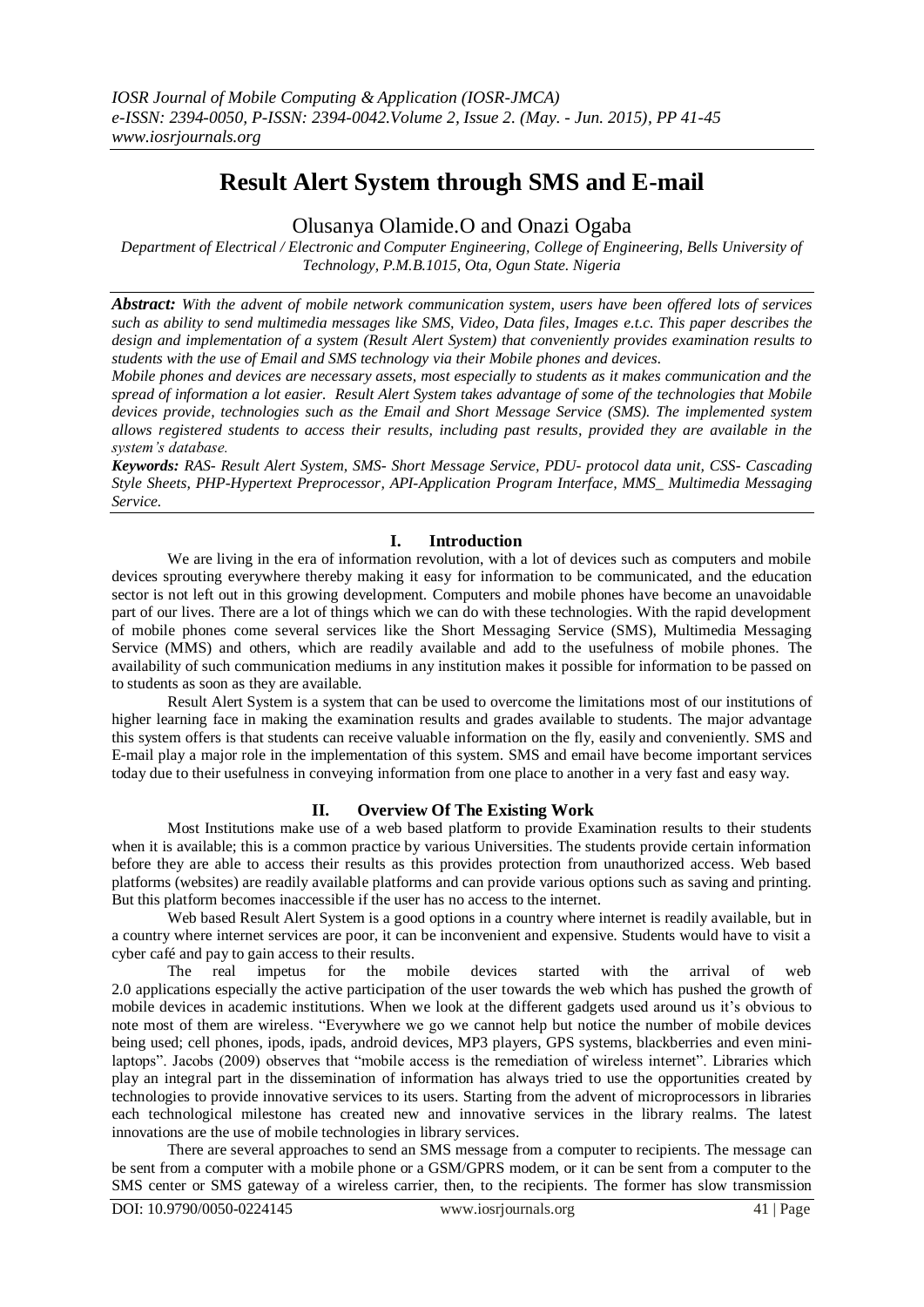speed (about 6 messages per minute), while the later is very fast, but it involves more network wiring and routing. Considering SMS alert messages will only be sent when there are triggers, its traffic will be small in general. In order to send alert messages from the SMS server with more reliability, GSM/GPRS wireless modem will be selected, which allows the use of computer with AT commands to control the modem to send the alert messages directly (Wavecom, 2004). This technology of sending information through mobile application is not limited to the academic sector, it caught across several sectors like financial sector, health sector e.t.c Murthy (2008) explores primary health-care management for the rural population. A solution proposes the use of the mobile web-technologies in providing the PHC services to the rural population. The system involves the use of SMS and cell phone technology for information management, transactional exchange and personal communication.

#### **III. Methodology**

The result alert system with email and SMS was designed to work as an online application or software. The system was designed to have a point of Entry which is to be used by the Administrator with the login privilege and role granted. The Administrator is responsible for the following: registration of students, result upload for registered students and generating alert reports to all concerned students when new result updates are available. These alerts would be sent to the phone number the student provided at the point of registration.

This system was designed using the following: PHP programming language, PHP designer, Javascript, Css.

PHP is the key language used in the development of the software (RAS). Php is a script language for designing a web application. It has feature that comfortably aids the programming of the various tasks needed in developing a dynamic web application. Cascading style sheet came into play in giving the interface an aesthetic look.

The database of the system was designed using MySQL. MySQL is particularly popular for use with websites that are designed using PHP

For the system (RAS) to perform its proposed function, which is Sending results to students via Email and SMS technology, an SMS gateway was integrated into the system using an API. The system takes the messages to the message gateway which is going to be outsourced to another server. The target server receives the message and then re-routes it to the target device (Phone) using the number. On the side of email, the system simply composes the text message and sends the result to target email address. However, in both cases reliable internet connection is a key factor for this process to work as expected.

#### **IV. System Architecture**

The diagram in Figure 1 shows the system architecture of the proposed system. Student initiates the examination results retrieval process by sending SMS to the specific number provided by the system. The required information to be written in request SMS are Full name, Matric number, department, semester and session. These information are set as requirements for request SMS in order to suit with the institution's regulations. This information together with the sender's mobile phone number are then sent to the GSM modem via GSM network. This software firstly converts the messages from PDU mode to text mode and then saves it in its database. In this interaction, SMS gateway sends the sender's information to the system application for validation. This validation process is done by comparing the received information with student's information in the database. All examination results are stored in this database. If the validation succeeds, the system application retrieves the matching result from the database, The system application then forwards the result to the sms gateway , from the gateway to the GSM modem. Finally, the GSM modem sends the message to the student.



**Fig 1: System Architecturre.**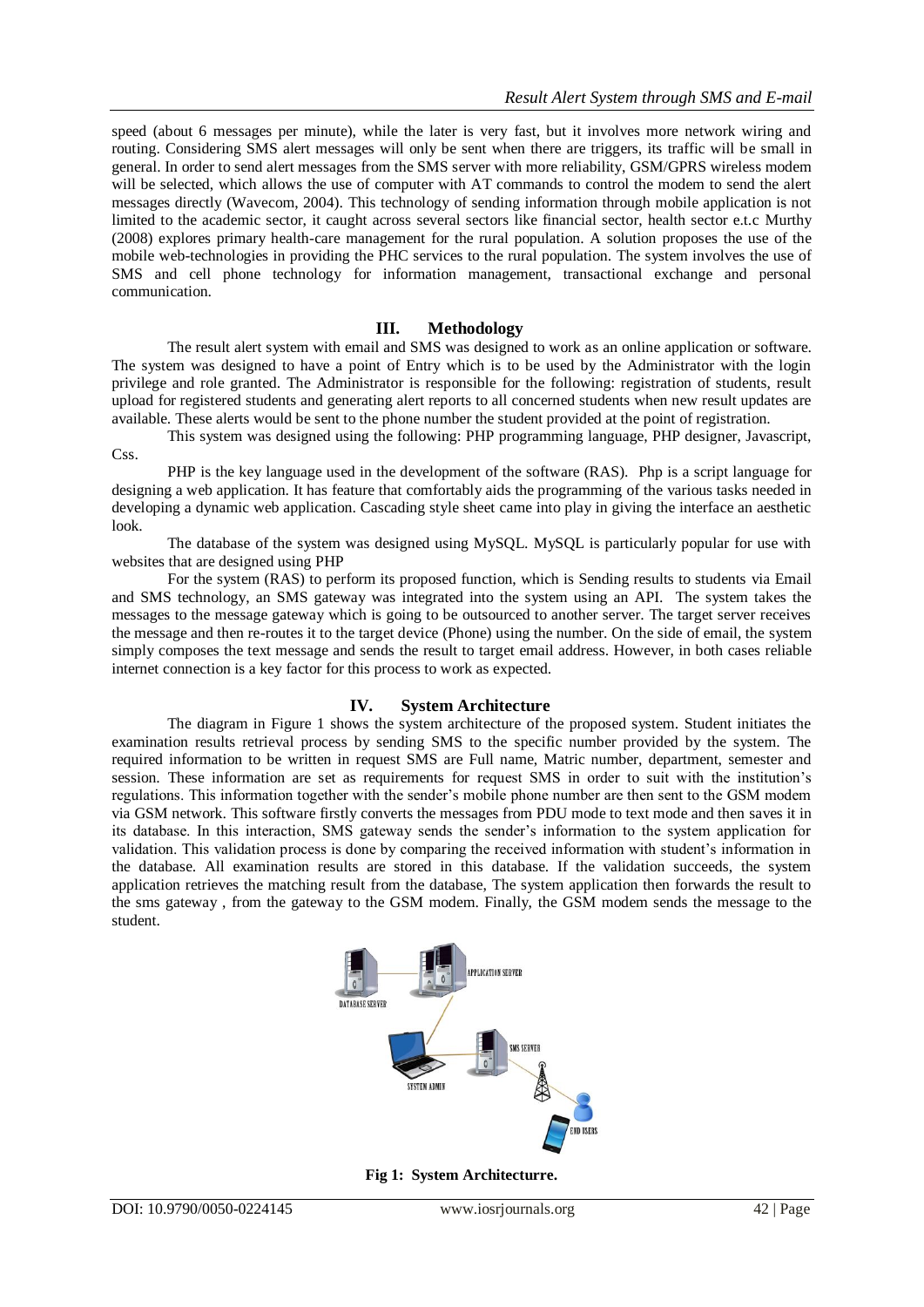### **V. Results And Discussion**

Figure 2 shows the screen shot of where the user (student) can provide his or her unique identifier in order to gain access to his or her results.

| BELLS UNIVERSITY OF TECHNOLOGY |                               |  |
|--------------------------------|-------------------------------|--|
|                                |                               |  |
| <b>User Access</b>             |                               |  |
|                                | Username                      |  |
|                                | Password                      |  |
|                                | Login                         |  |
|                                | « Result Request »            |  |
|                                | © 2014 , RESULTS ALERT SYSTEM |  |
|                                |                               |  |

Fig. 2: Screen short of Students Login Page

#### **Result Request Page**

This page is for students requesting for their result, the system only accepts request from students who are registered in the system and have their results also uploaded in the system. Students are able to choose how they want their results to be communicated to them, either through Email or SMS. Figure 3 depicts the result request form. If the result requested for is not available, the system responds with an error message " Requested result not available" as seen in Figure4.

|               | O localhost/rasp/request.php<br>Most Visited ( Getting Started <a> <a> </a> Add-ons Manager<br/>BELLS UNIVERSITY OF TECHNOLOGY</a> |                                   | $\mathbf{v} \in$<br>8 v Google | $\hbox{O}$ | ★自 | ▤ |
|---------------|------------------------------------------------------------------------------------------------------------------------------------|-----------------------------------|--------------------------------|------------|----|---|
|               | <b>Result Request Form</b>                                                                                                         |                                   |                                |            |    |   |
| «Admin Login» |                                                                                                                                    |                                   |                                |            |    |   |
|               |                                                                                                                                    |                                   |                                |            |    |   |
|               | Session                                                                                                                            | 2010/2011                         | $\overline{\phantom{a}}$       |            |    |   |
|               | Semester                                                                                                                           | First                             | $\overline{\phantom{a}}$       |            |    |   |
|               | Matric Number                                                                                                                      |                                   |                                |            |    |   |
|               | Send to                                                                                                                            | Phone <sup>O</sup> Email © Both © |                                |            |    |   |
|               |                                                                                                                                    | Submit Request                    |                                |            |    |   |
|               |                                                                                                                                    | © 2014 , RESULTS ALERT SYSTEM     |                                |            |    |   |
|               |                                                                                                                                    |                                   |                                |            |    |   |

Fig. 3: Result Request Form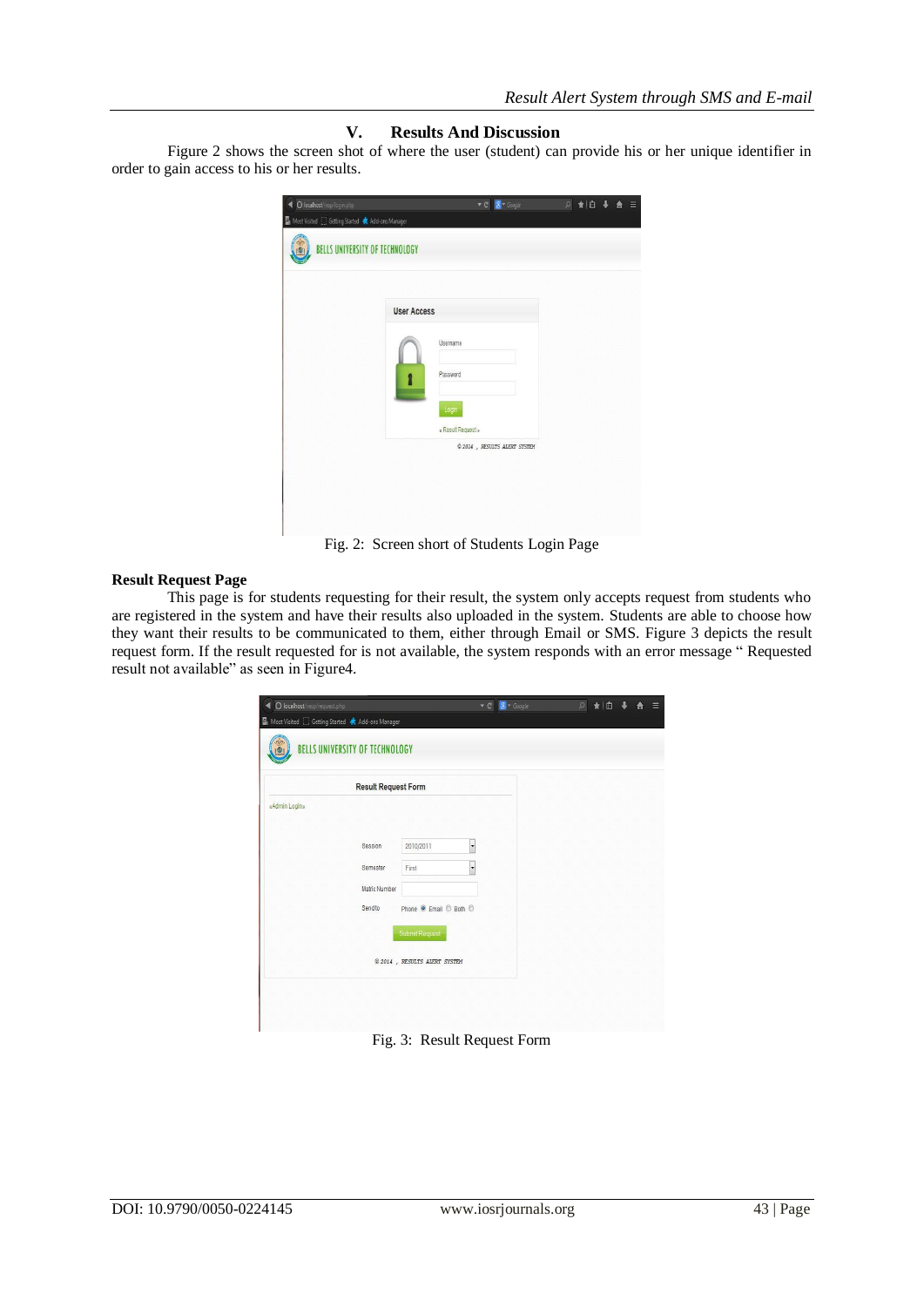|               | <b>Result Request Form</b> |                                                         |   |  |  |
|---------------|----------------------------|---------------------------------------------------------|---|--|--|
| «Admin Login» |                            |                                                         |   |  |  |
|               |                            |                                                         |   |  |  |
|               |                            | ERROR: Requested result not available!                  |   |  |  |
|               |                            |                                                         |   |  |  |
|               | Session                    | 2010/2011                                               |   |  |  |
|               |                            |                                                         |   |  |  |
|               | Semester                   | First                                                   | × |  |  |
|               | Matric Number 2009/1198    |                                                         |   |  |  |
|               | Send to                    | Phone <sup>O</sup> Email <sup>O</sup> Both <sup>O</sup> |   |  |  |
|               |                            |                                                         |   |  |  |
|               |                            | <b>Submit Request</b>                                   |   |  |  |
|               |                            |                                                         |   |  |  |
|               |                            |                                                         |   |  |  |

Fig. 4: Request Error Message

#### **Menu**

The Menu is the page the user sees, immediately after gaining access in to the system. It contains the following tabs; Students requests, Send results, Register students, Update student records, Upload Student result, system settings. System statistics and system information are also seen on the menu page, this is shown in Figure 5.

| Home » Menu                           |                             |                              |                             |                    |
|---------------------------------------|-----------------------------|------------------------------|-----------------------------|--------------------|
| Home.                                 |                             |                              |                             |                    |
|                                       |                             |                              |                             |                    |
|                                       |                             |                              |                             |                    |
|                                       |                             |                              |                             |                    |
| Student<br>Send<br>Requests<br>Result | Register<br><b>Students</b> | Update<br>Student<br>Records | Upload<br>Student<br>Result | System<br>Settings |
|                                       |                             |                              |                             |                    |
| <b>System Statistics</b>              |                             |                              |                             |                    |
| Student Requests                      | $\overline{2}$              | Core-Modules                 |                             | 5                  |
| Uploaded Student Results              | $\overline{\mathbf{3}}$     | System Access                |                             | Admin              |
|                                       |                             |                              | ÷                           | System Information |

Fig.5: Home Page

#### **Send Result.**

Figure 6 shows the page where the result is sent to the students. This page enables the administrator to send results to registered students. When the result is sent, it goes through the SMS gateway before sending the results to the phones of the students and also their email addresses.